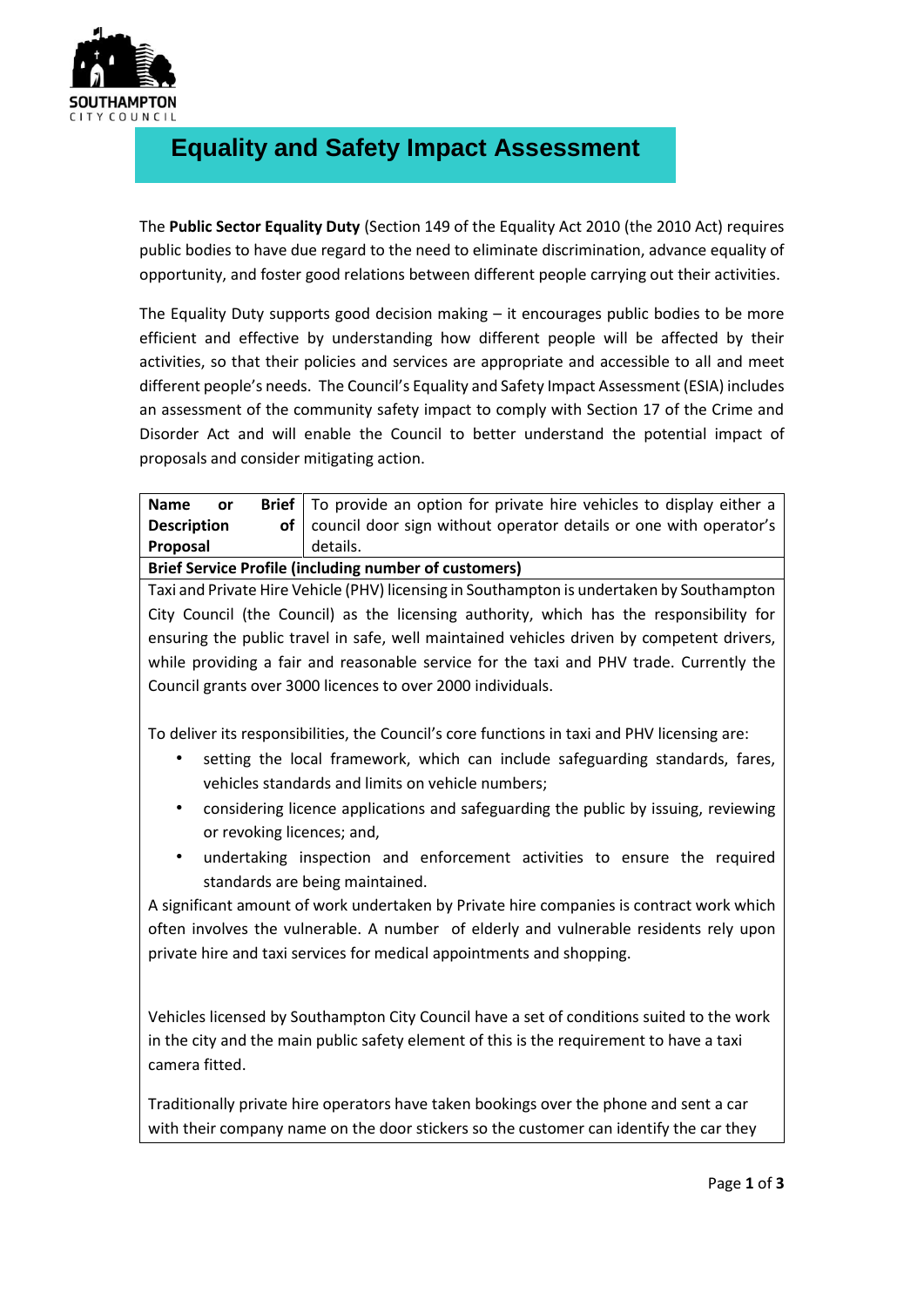have booked and be reassured it is a properly licensed vehicle. This is an important public safety feature.

The introduction of modern technology, in particular mobile phone apps has revolutionised the industry. A significant number of private hire bookings are now performed via an app on a mobile phone and the car and driver details are relayed to the customers using the app. This reduces the importance of the door signage, although does not remove the issues they are designed to address.

## **Summary of Impact and Issues**

Currently policy requires door signage on private hire vehicles to include the name and contact details of the operator. This has the effect of restricting drivers to working for only one operator at a time.

The reasons for retaining the current policy are set out in the report and relate specifically to public safety.

It should be noted, keeping the requirement to display operator details is likely to lead to some individual drivers licensing with other authorities for the same reasons.

## **Potential Positive Impacts**

Please note it is difficult to determine the impact any change of policy will have on where drivers, proprietors or operators will licence.

The proposal to consider allowing a choice of doorsign including one without operator details is likely to lead to drivers working for more than one operator at a time and providing them with a lot more choice of the trips they fulfil, a £5 trip is less attractive than a £30 trip.

However this creates potential of short trips being cancelled leaving people vulnerable and makes them difficult to fulfil as outlined in the attached report

|                           | <b>Responsible Service</b>   Phil Bates, Licensing Manger     |
|---------------------------|---------------------------------------------------------------|
| <b>Manager</b>            |                                                               |
| <b>Date</b>               |                                                               |
|                           |                                                               |
| <b>Approved by Senior</b> | Mary D'Arcy, Executive Director, Communities, Culture & Homes |
| <b>Manager</b>            |                                                               |
| <b>Date</b>               | 25.10.21                                                      |
|                           |                                                               |

## **Potential Impact**

| <b>Impact</b>     | <b>Details of Impact</b>                                                                                                                                                                              | <b>Possible</b><br><b>Solutions</b><br>& |
|-------------------|-------------------------------------------------------------------------------------------------------------------------------------------------------------------------------------------------------|------------------------------------------|
| <b>Assessment</b> |                                                                                                                                                                                                       | <b>Mitigating Actions</b>                |
| Age               | Research shows that whilst use of Retaining the policy mitigates<br>technology has increased   this risk<br>digital<br>amongst older age groups there is still<br>a higher proportion who are<br>less |                                          |
|                   | likely to use apps which may cause                                                                                                                                                                    |                                          |